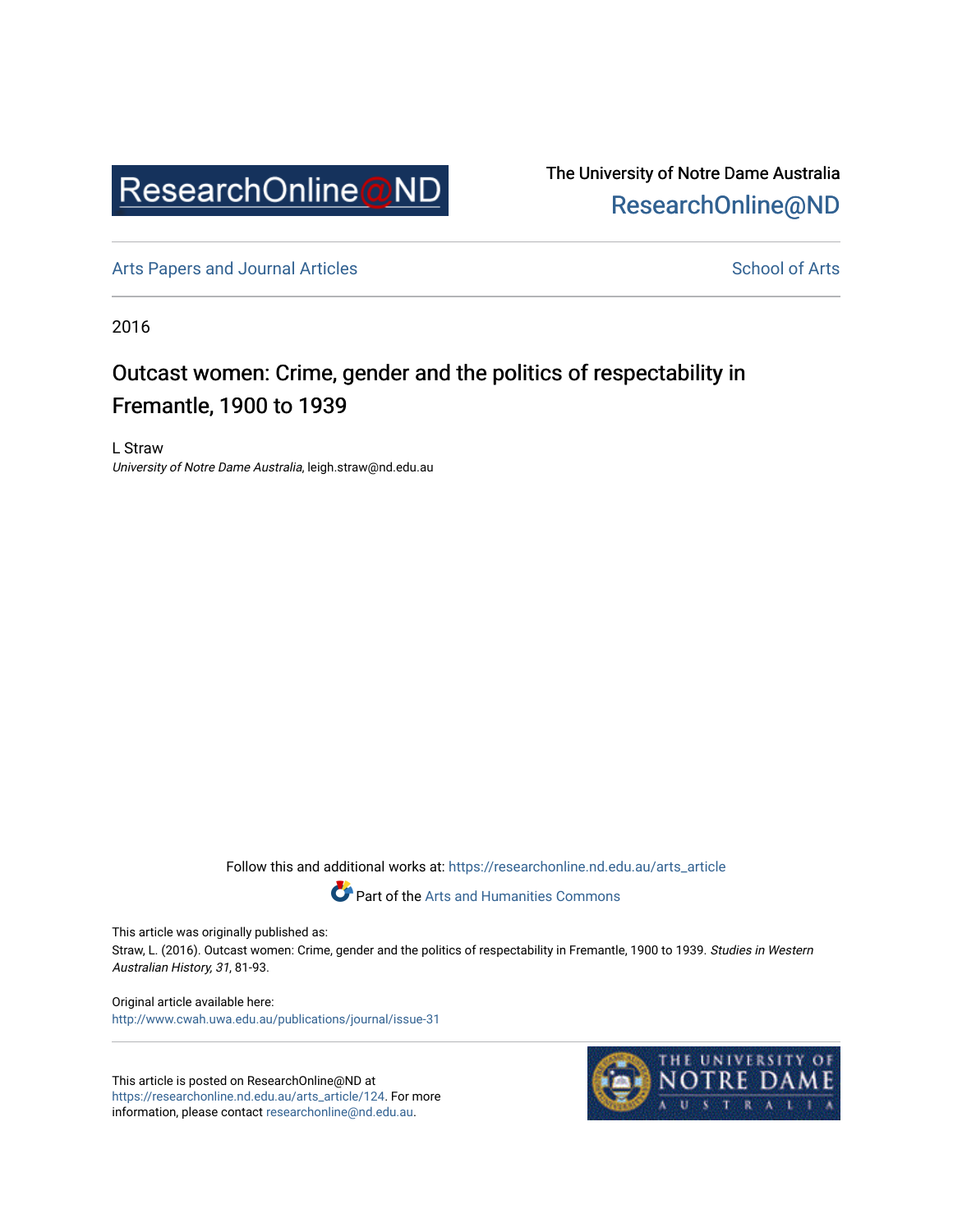## **Outcast Women: Crime, gender and the politics of respectability in Fremantle, 1900 to 1939**

### *Leigh Straw*

Esther Warden was described in court in 1912 as 'a dangerous woman' and 'an incorrigible nuisance'.<sup>1</sup> By 1939, when she was in her late sixties, Esther had notched up over 200 criminal convictions, mostly for drunkenness and being an idle and disorderly public nuisance.2 In Fremantle she was one of the most notorious criminals of the early twentieth-century and known as the 'terror' of the West End.<sup>3</sup> Western Australia's *Police Act* had been enacted in the late nineteenth century as a means to monitor and punish criminal behaviour—mainly such offences against good order as drunkenness, vagrancy and loitering. But it was also used to control female behaviour. The feminine ideal in the British world was then of a passive, chaste and moral woman who best contributed to society through respectable paid work or by upholding a domestic identity as a good wife and mother. Women who did not conform to this idea faced being outcast from society through convictions for good order offences. When Perth's Magistrate Augustus Roe sent Clara Bull to the Salvation Army Home in 1902 he told her it was a 'chance to be a better woman'.<sup>4</sup> His words, therefore, echoed the dominant public discourse about women who were charged with offences against good order. While they had committed crimes, their greatest offence was considered to be their failure to meet social expectations.

Beyond the local Fremantle context, drunken, loitering, vagrant and disorderly women were also outcasts of the British Empire. As the newly federated nation of Australia sought to embrace an imperial vision of order and moral citizenship, women who offended the good order were in direct conflict with expectations of femininity for British women. Anxieties about the moral fibre of the empire placed greater emphasis on female service and duty and the moral role of white women in settler-societies like Australia. The deviant lives of criminal women in Fremantle reveal public battles with moral decency based on a public discourse enabling gendered experiences of crime. Female offenders, knowingly or unknowingly, re-shaped the streets into sites of conflict as they contested accepted ideals of British femininity and constructions of 'good'

<sup>1</sup> *Daily News*, 5 February 1912, p. 2; *Daily News*, 21 June 1912, p. 3.

<sup>2</sup> Esther Warden's record in the Fremantle Prison Register runs over four pages from the turn of the century to 1939. See: 'F209 Warden, Esther Muriel', *Register of Local Prisoners (Female),* Gaol Department Western Australia, Series 678, Cons 4186/1, State Records Office of Western Australia (hereafter SROWA).

<sup>3</sup> *Sunday Times*, 27 July 1913, p. 15.

<sup>4</sup> *Daily News*, 20 January 1902, p. 2.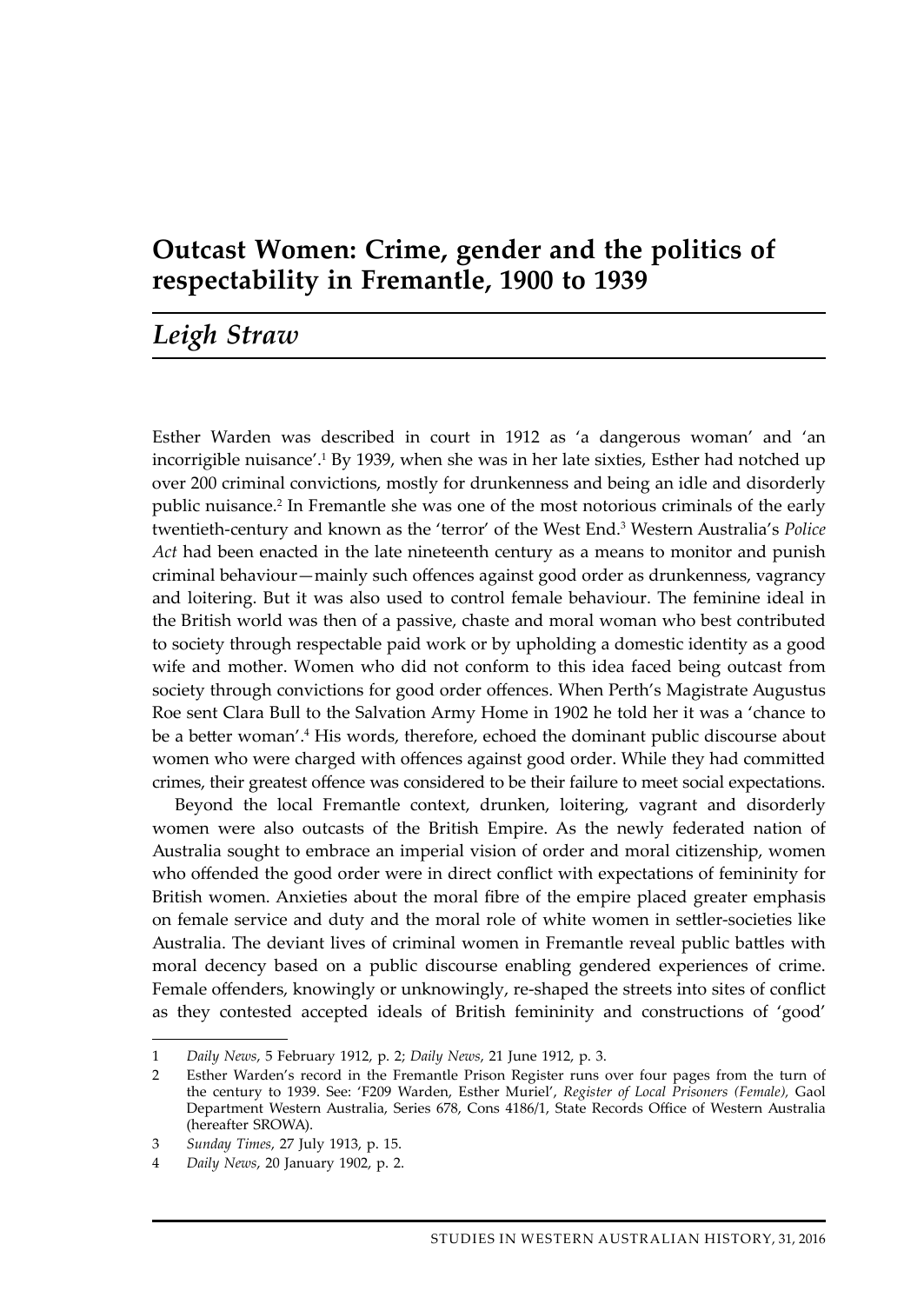Christian women, often detailed in court proceedings. The female inebriate and street prostitute provide important insights into a public discourse constructed around good order offences as representing, for women, a 'fall' from femininity.

Respectable and deviant femininities were closely monitored and regulated in public from the first years of colonisation in Australia and influenced by trends in Britain.<sup>5</sup> As Penny Russell has shown, British manners were adapted into colonial Australian society to provide stability in a foreign environment.<sup>6</sup> Social codes 'defined the proper young woman as a frail but appealing, intellectually inferior but morally superior being, whose duty it was to be passive, decorative and sexually pure'.<sup>7</sup> According to Jill Matthews, Australian women were expected to live up to particular ways of being, from speech and appearance to behaviour and thoughts that signified a woman's place within the gender order and power relations.8 This regulation of female behaviours aimed to limit any deviance.

Discourse on female behaviour in Australia by the early twentieth century placed greater emphasis on female service and duty and the moral role of white women in settlersocieties. Women were depicted as upholders of welfare, development and domesticity within the nation, commonwealth and empire.<sup>9</sup> The dominance of 'an ideology of maternalistic and reforming feminism' emphasised women's moral superiority in the lead up to federation and in the first decades of the twentieth century.<sup>10</sup> In Australia, citizenship (of the nation and the empire) was constructed closely around distinct gender orders and respectable femininities.

Women who committed offences against good order in Fremantle in the first decades of the twentieth century were depicted in public discourse as having 'fallen' from femininity and were thus outcast from respectable society. At a time when 'women's femininity was seen to derive in large part from their lack of physical prowess, their delicacy, and nervousness,'11 women like Esther Warden—who was charged with being disorderly and using obscene language after being tackled to the ground by police while trying to use a hatpin as a weapon in February  $1912^{12}$ —certainly challenged the authorities at the time.

The majority of women charged and convicted in the Western Australian courts from 1900 to 1939 were arrested for offences against good order. These accounted on average for around two-thirds of all cases before the courts, both Supreme and Petty. The police and the courts had little tolerance for offences against good order. Around 95 per cent of public order cases ended in convictions compared with 80 per cent for property offences

<sup>5</sup> Shani D'Cruze and Louisa A. Jackson, 'Introduction: "Vice" and "Virtue"?', in Shani D'Cruze and Louisa A. Jackson (eds) *Women, Crime and Justice in England Since 1660*, Hampshire, 2009, p. 1.

<sup>6</sup> Penny Russell, *Savage or Civilised? Manners in Colonial Australia*, Sydney, 2010, p. 3.

<sup>7</sup> Mary S. Hartman, *Victorian Murderesses: A True History of Thirteen Respectable French and English Women Accused of Unspeakable Crimes*, London, 1985, p. 2.

<sup>8</sup> Jill Julius Matthews, *Good and Mad Women: The Historical Construction of Femininity in Twentieth-Century Australia* (1984), North Sydney, 1992, p. 88.

<sup>9</sup> Philippa Levine, 'Sexuality, Gender and Empire', in Philippa Levine (ed.) *Gender and Empire*, Oxford, 2007, pp. 134-7.

<sup>10</sup> Angela Woollacott, 'Gender and Sexuality' in Deryck M. Schreuder and Stuart Ward (eds) *Australia's Empire*, Oxford, 2008, p. 325.

<sup>11</sup> Philippa Levine, 'Introduction', in Levine, p. 7.

<sup>12</sup> *Daily News*, 5 February 1912, p. 2.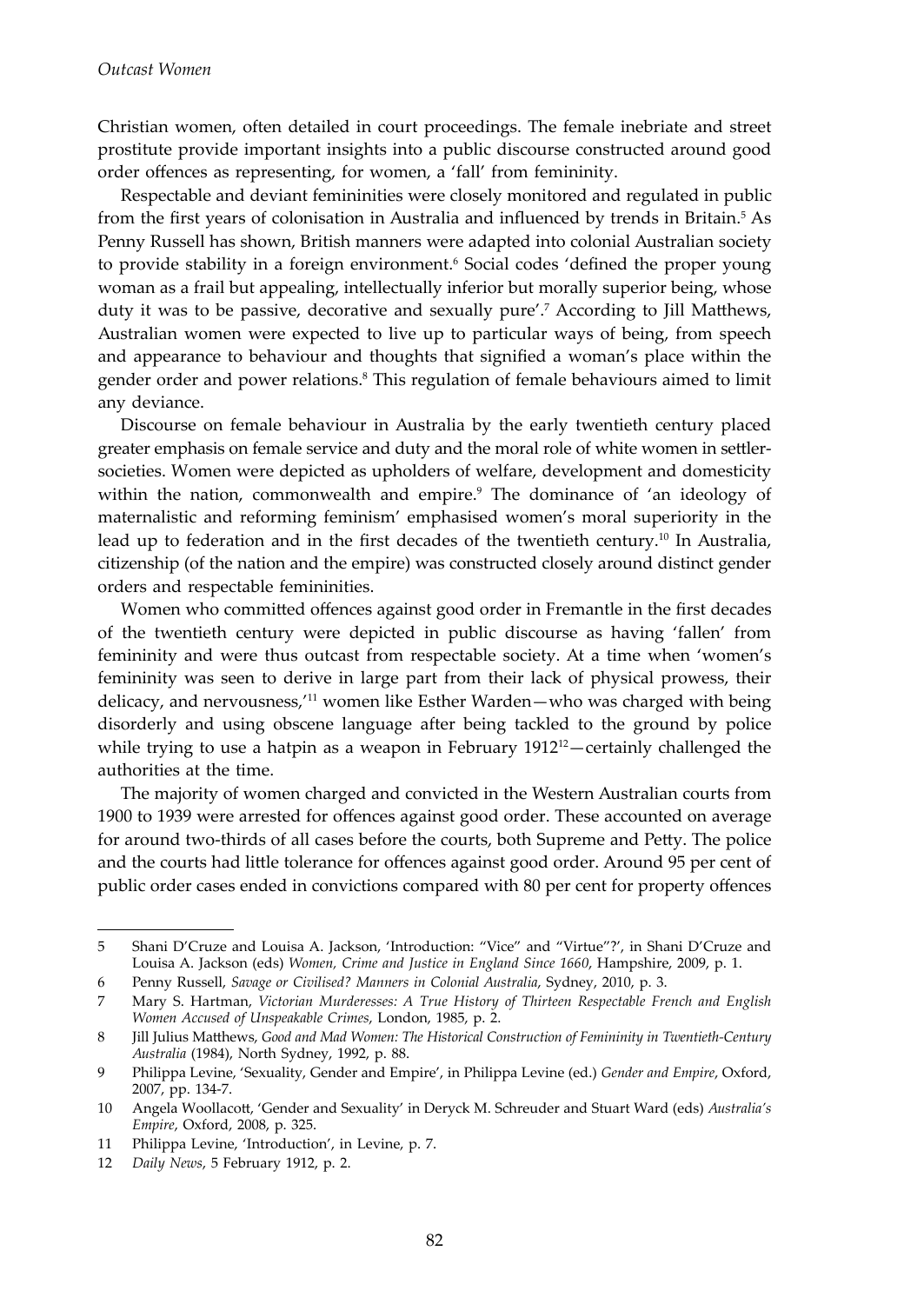and 50 per cent for offences against the person. Women charged with offences against public order were almost guaranteed a conviction. In general, they were sentenced to between three and six months' gaol with hard labour.<sup>13</sup>



Womens' Prison records often include 'mugshot' photos of prisoners, including Mary Anne Sweetman.

#### *Drunken women*

When Cecilia Reilly was arrested on the Fremantle Esplanade in October 1910 she was sleeping on the grass, holding a beer bottle and sporting a black eye. With no means of support or a place to live, police charged her as a rogue and vagabond and the magistrate sentenced her to one month in prison. Like other men and women frequently coming to the attention of the police for drunkenness, idle and disorderly conduct and vagrancy, Reilly was arrested that evening under the provisions of the *Police Act* and made a criminal. Police targeted Reilly because she was found alone in the park and unchaperoned.14 Reilly was outcast from Fremantle society by a public discourse that

<sup>13</sup> Government Statistician's Office, *Statistical Register of Western Australia*, 1903–1940, 319.41 (WES), The Leah Jane Cohen Reading Room, J.S. Battye Library of Western Australian History (Hereafter SLWA).

<sup>14</sup> *Daily News*, 5 October 1910, p. 4.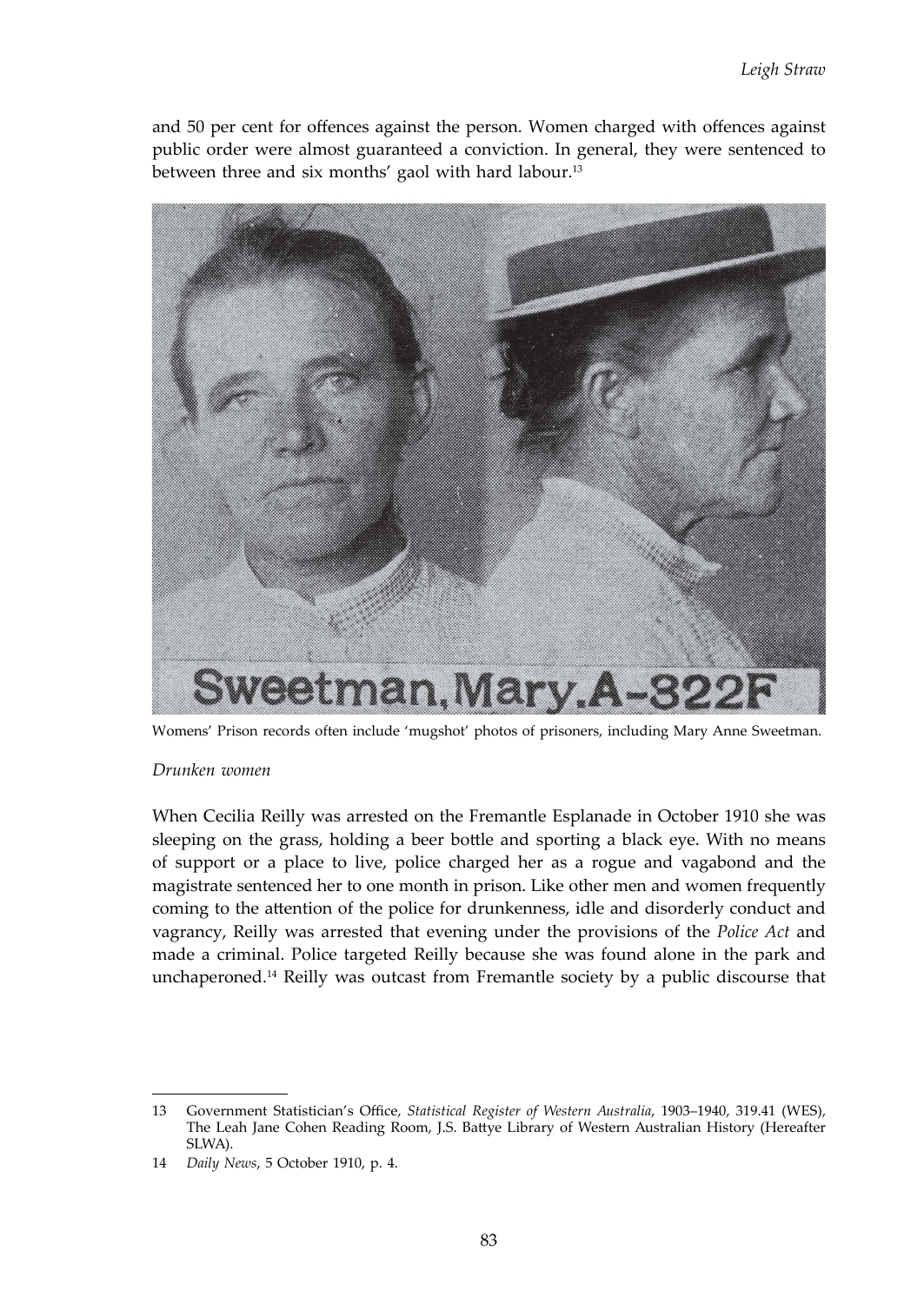singled out female drinkers 'lounging about the streets … to the deep degradation of their sex'.15

Convicted female drinkers, like Reilly, publicly displayed their deviance and were seen as a threat to gender roles.<sup>16</sup> Women were expected 'not to be seen in the principal streets, especially in broad daylight but confine themselves and their patronage to the low public houses in their own neighbourhood'.17 When found on the streets of Fremantle, drunk women sparked numerous commentaries in the press. In March 1904, *Truth* published an article under a partial heading of 'Sickening and Degrading Sights' in which the writer complained of the 'very large number of women to be seen in our principal thoroughfares under the influence of liquor'.18 The paper claimed drunken women could apparently be found in hotels drinking all day until closing time. One reporter told of four drunken women who 'lurched' out of a city hotel in front of him. One tried to dance but fell over, giving her friends a good laugh. According to the report, these scenes were a regular occurrence in the city.<sup>19</sup>

By the advent of the twentieth century, the judiciary, police, press, churches, medical professions and social purity campaigners constructed the good Australian woman as 'domestic, home and family-bound, pure, clean and rationalised'.<sup>20</sup> Some Australian feminists also incorporated a maternalistic approach to their 'new social order' for the twentieth century, identifying mothers as key to the ideal of the moralistic female citizen.<sup>21</sup> The drunken mother, therefore, represented a major form of deviancy from the domestic ideal of British women, and for their deviation from a domestic ideal, Cecilia Reilly and other intoxicated women were depicted as a public shame.

Reilly was portrayed several times in the court and press reports as a bad mother. In the fifteen years that followed Reilly's first conviction in 1898, she notched up over seventy convictions for neglect, drunkenness, loitering and soliciting. When charged with leaving her child in a perambulator (pram) in the streets while she went drinking around Fremantle in August 1898, Reilly objected in court and argued she had only gone off to run a short errand. She spent the next month in prison, depicted as a 'negligent mother' in the press.<sup>22</sup>

The female inebriate posed a particular dilemma for society: weakness of the will in women, it was argued, had a direct impact on the next generation. Degenerate theories of the late nineteenth century identified heavy drinking—'part vice, part disease'—as directly affecting offspring and thus poisoning future generations.<sup>23</sup> In February 1904, Mary Ann Sweetman was described as an habitual drunk and was caught in a cycle of offending and incarceration that would end only with her death in 1922.24 In 1913, Sweetman appeared in court after police alleged she had gathered with a group of women

<sup>15</sup> *Sunday Times*, 9 January 1915, p. 7.

<sup>16</sup> Peter Kelly, Jenny Advocat, Lyn Harrison and Christopher Hickey, *Smashed! The Many Meanings of Intoxication and Drunkenness*, Clayton, 2011, p. 11.

<sup>17</sup> *Truth,* 5 March 1904, p. 2.

<sup>18</sup> ibid.

<sup>19</sup> ibid.

<sup>20</sup> Matthews, p. 88.

<sup>21</sup> Marilyn Lake, *Getting Equal: The History of Australian Feminism*, St Leonard's, 1999, p. 53.

<sup>22</sup> *West Australian*, 1 September 1898, p. 3.

<sup>23</sup> Mariana Valverde, *Diseases of the Will: Alcohol and the Dilemmas of Freedom*, Cambridge, 1998, pp. 51-2.

<sup>24</sup> *West Australian*, 17 February 1904, p. 3.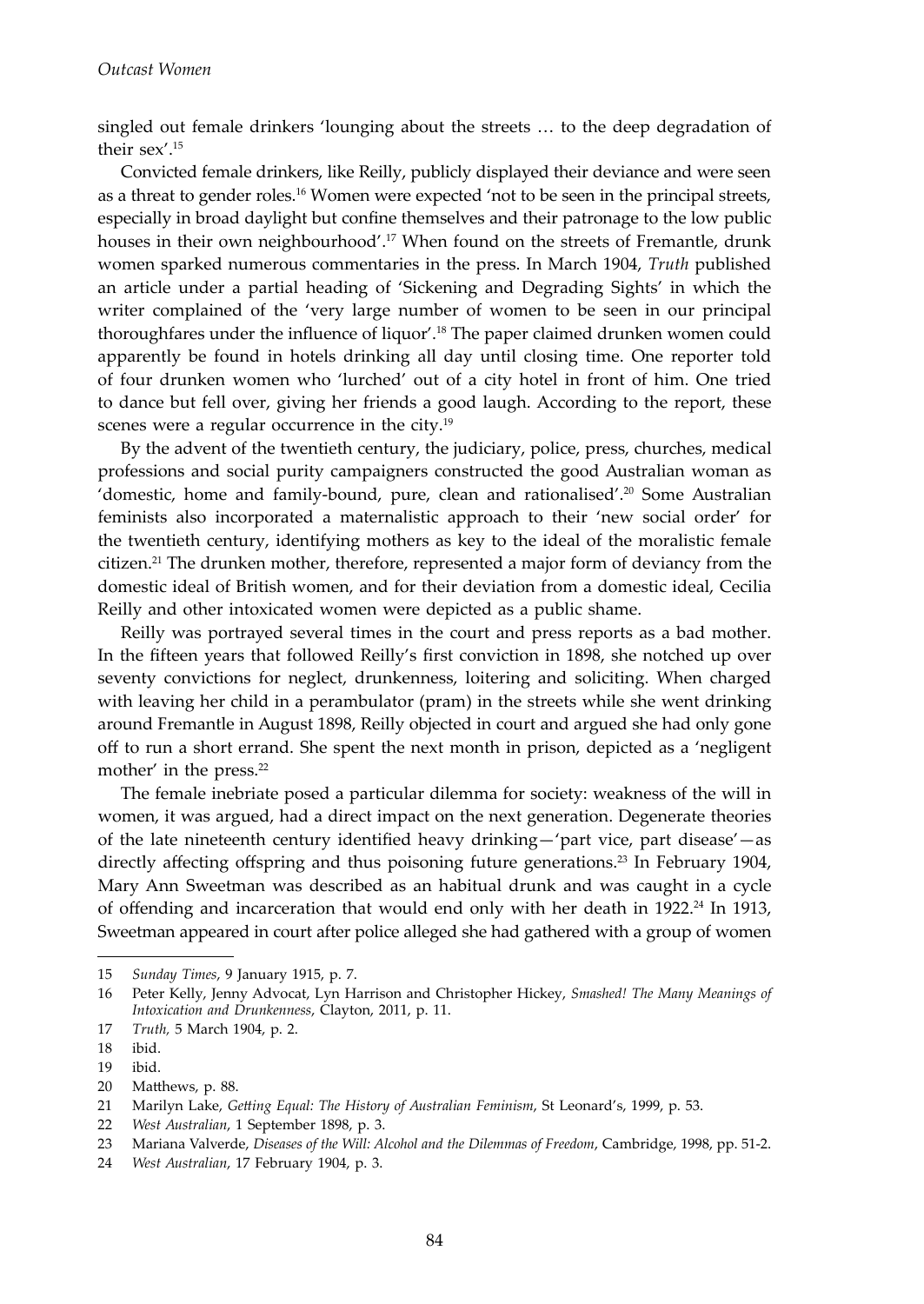in West Perth and was drunkenly holding her child in her arms. Despite Sweetman's plea that she had just bought the child sweets and was on her way home to Fremantle, she was sent to prison for three weeks.25 Sweetman did not think she posed a threat to her children, despite the views of authorities and medical opinion that she was an habitual drunk. She pleaded in court in November 1909 that she would 'not hurt a hair of my children's heads'.<sup>26</sup> Therefore, the female drunk on the streets was not only criminalised for public drunkenness but was simultaneously punished as a woman who had fallen from domestic ideals espoused as a key part of an Australian society upholding feminine ideals.

#### *Fallen Women*

The supposed 'fall' experienced by criminal women is most obvious in the lives of street prostitutes, notably Fremantle's May Ahern. Apprehended in Fremantle on Boxing Day 1919, May was brought before the courts the next day. Charged with loitering, idle and disorderly conduct and use of foul language, May was arrested for soliciting for sex in public.May was portrayed in the press as tempting 'unaware males from the paths of virtue'. In only a couple of hours,



Prison photograph of May Ahern.

while working her patch in Phillimore Street, according to press reports, , May misled a number of men, her 'mugs', who fell prey to her 'warm, pink, palpitating femininity'. Ahern was sentenced to three months for loitering; a further three months for being idle and disorderly, and her foul language gained her another week.<sup>27</sup>

While men in the British world were reprimanded for paying for sex, and could be charged with living off the proceeds of prostitution, the 'fallen woman', according to Matthews,<sup>28</sup> was a greater concern. After drunkenness, prostitution was the offence for which women were most frequently tried and convicted in Fremantle. Historically, prostitution has been 'conspicuously fragmented, individualistic and non-professionalised. It has been widely associated with social and geographical exclusion, stigmatisation and moral indignation'.<sup>29</sup> Females soliciting on the streets were outcast from respectable society for the perceived threat they posed to the sanctity of marriage and, therefore, society as a whole.

<sup>25</sup> *Daily News*, 28 July 1913, p. 4.

<sup>26</sup> *Daily News*, 20 November 1909, p. 8.

<sup>27</sup> *Truth,* 3 January 1920; 'F459–Ahern, May', Gaol Department Western Australia, Series 678, Cons 4186/1, SROWA.

<sup>28</sup> Matthews, p.125.

<sup>29</sup> Roger Matthews, *Prostitution, Politics and Policy*, Hoboken, 2008, p. 22.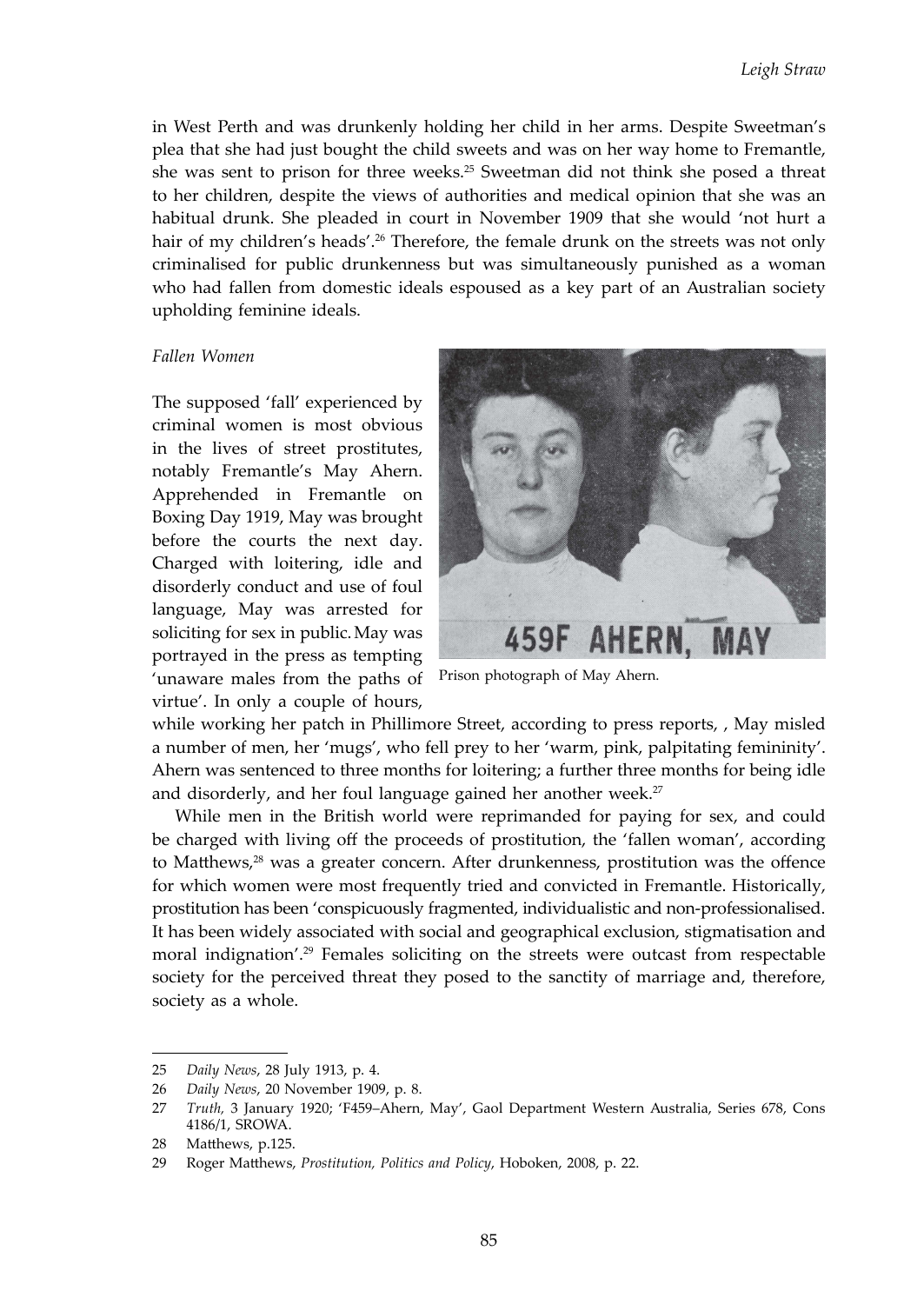The 'fallen' woman dominated Western Australian discussions about female respectability from the late nineteenth century. It coincided with the 1890s gold discoveries that dramatically increased the non-Western Australian-born population and caused rapid urbanisation across the metropolitan area. While the same can be said for other major Australian cities, and also Britain and the United States at the time,<sup>30</sup> Western Australia's gold rush was more marked than other places given it had struggled for decades to attract immigrants. The gold rushes changed this, as they had done in Victoria in the  $1850s.^{31}$  By March 1901, Western Australia's population had increased dramatically to over 184,000 from the  $29,708$  of April  $1881<sup>32</sup>$  Breadwinners who left the eastern colonies looking to make a fortune in the gold rushes were responsible for some of the population increase. Desertion records in the *Police Gazettes* show the other side of this population movement, with wives and children left behind.<sup>33</sup> Concurrently, Western Australia experienced a boom in prostitution as rapid urbanisation and heightened immigration increased the demand for sexual services.

Prostitutes were characterised as visible examples of deviant women who failed to meet social expectations. From the 1890s, prostitution came to be seen as a serious social problem, particularly with an increase in demand for prostitutes caused by the mining boom and the rapid urbanisation of the metropolitan area. Western Australia followed the pattern of other western societies in its approach to prostitution: preaching suppression, regulation and abolition.<sup>34</sup> As Paula Bartley writes, 'prostitution commanded attention from the church, the state, the medical profession, philanthropists, feminists and others, each of which offered a range of solutions to control and ultimately to end  $it'$ <sup>35</sup>. The social purity movement from the late nineteenth century aimed to create a 'moral climate' in which prostitution would cease to exist.<sup>36</sup> One major impact was the social, medical and legal regulation of the 'fallen' woman.

Representations of the fallen woman date back as far as the Old Testament and in more recent history with John Milton's *Paradise Lost.* The prostitute is depicted in a socio-religious manner linked to Eve's fall and the corruption of man.<sup>37</sup> With the growth of Evangelical movements in the nineteenth century<sup>38</sup> and increasing discussions about 'morality and progress', the female prostitute needed to be saved to prevent further moral degradation in society.<sup>39</sup> Social purity movements from the 1880s in Britain and

<sup>30</sup> Melissa Hope Ditmore, *Prostitution and Sex Work*, Oxford, 2011, p. 43.

<sup>31</sup> Raelene Frances, *Selling Sex: A Hidden History of Prostitution*, Sydney, 2007, p. 129.

<sup>32</sup> *Statistical Register of Western Australia for the year 1916*, 'Part 1, Population and Vital Statistics', Government Printer, J.S. Battye Library of West Australian History, p. 3.

<sup>33</sup> Frances, p. 129.

<sup>34</sup> Raelene Davidson, 'Prostitution in Perth and Fremantle and on the Eastern Goldfields, 1895–September 1939', Master of Arts thesis, University of Western Australia, 1980, pp. 163-4.

<sup>35</sup> Paula Bartley, *Prostitution: Prevention and Reform in England, 1860–1914,* London, 2000, pp. 1-2.

<sup>36</sup> ibid., p. 2.

<sup>37</sup> Nina Auerbach, 'The Rise of the Fallen Woman', *Nineteenth-Century Fiction*, vol. 35, no. 1, June, 1980, p. 34.

<sup>38</sup> Frances, p. 162.

<sup>39</sup> Clive Emsley, *Crime and Society in England, 1750–1900*, Harlow, 2005, p. 97.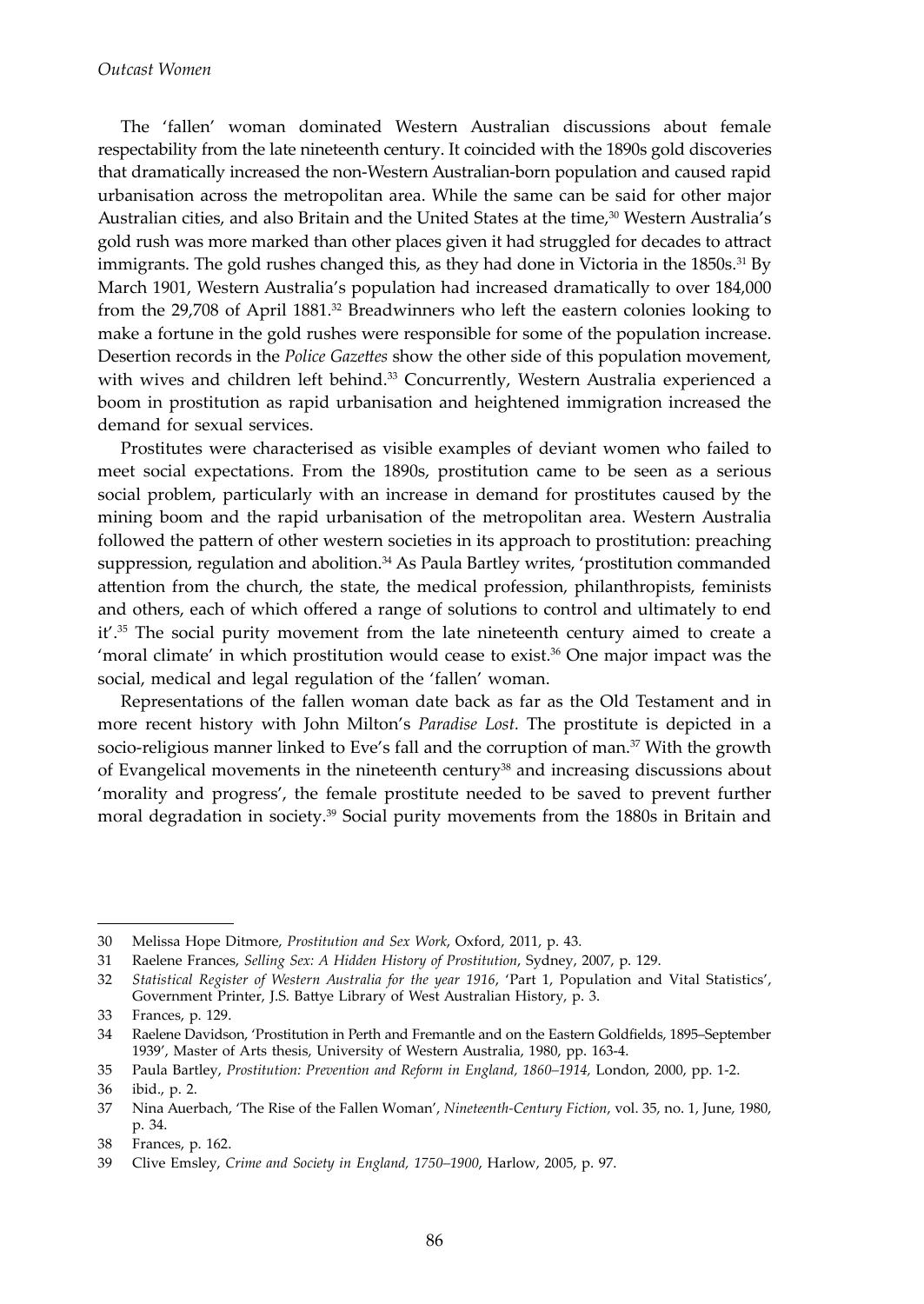the United States influenced Australian responses to prostitution and heralded an era of intervening in the lives of the 'dangerous classes' to purify private and public lives.40

Prostitution, labelled the 'great social evil', represented a 'fall from femininity'.<sup>41</sup> Prostitutes failed to live up to the Victorian ideal of the chaste, morally superior woman.<sup>42</sup> The prostitute was characterised as morally corrupt and unnatural within the gender order.43 As Lucy Bland highlights, 'To say that a woman had "fallen" implied that she had lost her modesty and become quite "other".'<sup>44</sup> So when Rose Skivington and Lizzie Molyneaux were described in the press as 'abandoned women' in 1902, 45 they were not literally abandoned women. Rather, they had abandoned the feminine ideal.

From 1895 the Western Australian government increasingly favoured a regulatory model. Police and authorities labelled the prostitute as an idle and disorderly person, immorally contributing to society, and a serious social problem. As a result, legal changes were enacted in Western Australia giving police the power to deal with unrespectable women in public. Idle and disorderly charges were levelled on women in a number of public situations. As was then also evident across Australia, women labelled as prostitutes were then also charged with such street offences as loitering, vagrancy, disorderly conduct and idleness.<sup>46</sup> Not all women charged with idle and disorderly offences were prostitutes. However, the Idle and Disorderly section of the *Police Act* (1892) allowed for prostitutes to be prosecuted as vagrants if they were unable to show lawful means of



Esther Warden's prison photograph.

support.<sup>47</sup> Common prostitutes could therefore be fined £2 or imprisoned for at least a month.<sup>48</sup> Brothel keeping under the Criminal Code was a misdemeanour which carried a threeyear gaol sentence with hard labour.49

In Western Australia, the discretionary use of the *Police Act*  recognised varying degrees of female respectability. In general, streetwalkers were shown leniency, so long as no complaints were made against them and they were discreet.<sup>50</sup> But when streetwalkers became a public

40 Lucy Bland, 'Purifying' the public world: feminist vigilantes in late Victorian England', *Women's History Review*, vol. 1, no. 3, 1992, p. 399.

- 42 Martha Vicinus, 'Introduction: The Perfect Victorian Lady', in Martha Vicinus (ed.) *Suffer And Be Still: Women in the Victorian Age*, Bloomington and Indianapolis, 1973, p. xiv.
- 43 Matthews, p.127.
- 44 Bland, p. 407.
- 45 *West Australian*, 23 December 1902, p. 7.
- 46 Matthews, p.127.
- 47 Raelene Davidson, 'Dealing with the Social Evil': Prostitution and the police in Perth and on the eastern goldfields, 1895–1924', Kay Daniels (ed.), *So Much Hard Work: Women and prostitution in Australian history*, Sydney, 1984, p. 165.
- 48 ibid.
- 49 ibid., p. 8.
- 50 ibid., p. 116.

<sup>41</sup> Emsley, p. 79; Matthews, p.125.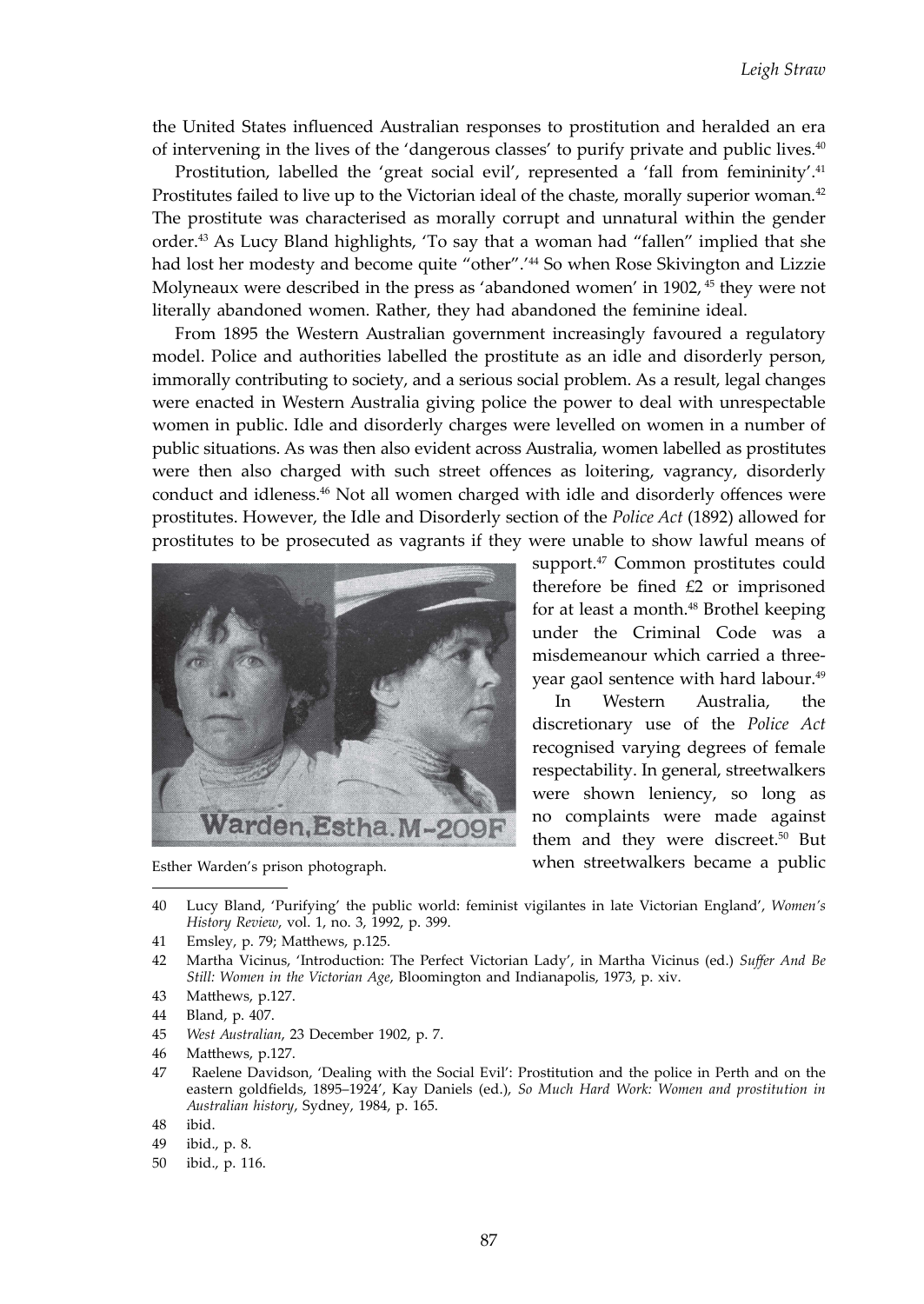problem they were charged as idle and disorderly persons and faced weeks or months in Fremantle Prison.51 Containment within brothels helped limit soliciting in the streets. Regulation and containment of prostitution within the brothel areas of Bannister and Cantonment Streets in Fremantle increasingly meant that street prostitution represented a smaller section of the sex industry. By the second decade of the twentieth century, police were largely successful in having driven most women off the streets.<sup>52</sup>

Amid efforts to contain prostitution, the streetwalker was also stereotyped as a health threat. Esther Warden's appearance in court in October 1909 on a charge of idle and disorderly was used by the *Sunday Times* to weigh into debates about the regulation of medical checks for venereal disease on prostitutes:

A battered relic of womanhood … Esther Warden was before the Police Court during the week on the charge of being an idle and disorderly female. 'I've never seen the accused in the company of a respectable person,' observed an outraged John Hop. … A weary bench sent her down for a month, there being no other way of dealing with the frowsy, dreadful females who nightly infest the streets of Perth. Badly wanted—a C.D. Act.<sup>53</sup>

The main purpose of such press reports was to argue for a Contagious Diseases Act, similar to that which had existed in Queensland since 1868 and Tasmania since 1879.<sup>54</sup> So far NSW and Victoria had failed to pass similar legislation.55 According to the *Sunday Times*, weekly medical tests under a Contagious Diseases Act would prevent Perth from becoming the 'moral sewer of the Commonwealth'.<sup>56</sup>

While a Contagious Diseases Act was not introduced in Western Australia, debates about the introduction of an act covering contagious diseases were similar to those in Britain from the middle of the nineteenth century. The *Contagious Diseases Acts* passed by the British Government in 1864, with amendments in 1866 and 1869, were largely influenced, first, by social concerns about prostitution as a 'social evil' and, secondly, the spread of diseases amongst the armed forces during and after the Crimean War of 1854 – 56.57 Some weekly health checks had existed in Perth and Fremantle from the 1890s, but from 1904, police and magistrates were exerting more than their allocated authority. If they believed a prostitute suffered from a venereal disease, police and magistrates often worked together to secure a prison term.<sup>58</sup> The First World War heightened concerns about the spread of venereal diseases, particularly after cases were reported among recruits while training in Perth in  $1914.^{59}$  An increase in the demand for prostitution was evident during the war: convictions for soliciting in Perth and Fremantle in fact

<sup>51</sup> ibid.

<sup>52</sup> Frances, p. 155.

<sup>53</sup> *Sunday Times*, 3 October 1909, p. 4.

<sup>54</sup> *Sunday Times*, 12 January 1908, p. 6.

<sup>55</sup> Frances, p. 158.

<sup>56</sup> *Sunday Times*, 12 January 1908, p. 6.

<sup>57</sup> Paul McHugh, *Prostitution and Victorian Social Reform*, London, 1980, p. 17.

<sup>58</sup> Davidson, 'Dealing with the Social Evil', p. 175.

<sup>59</sup> ibid., p. 74.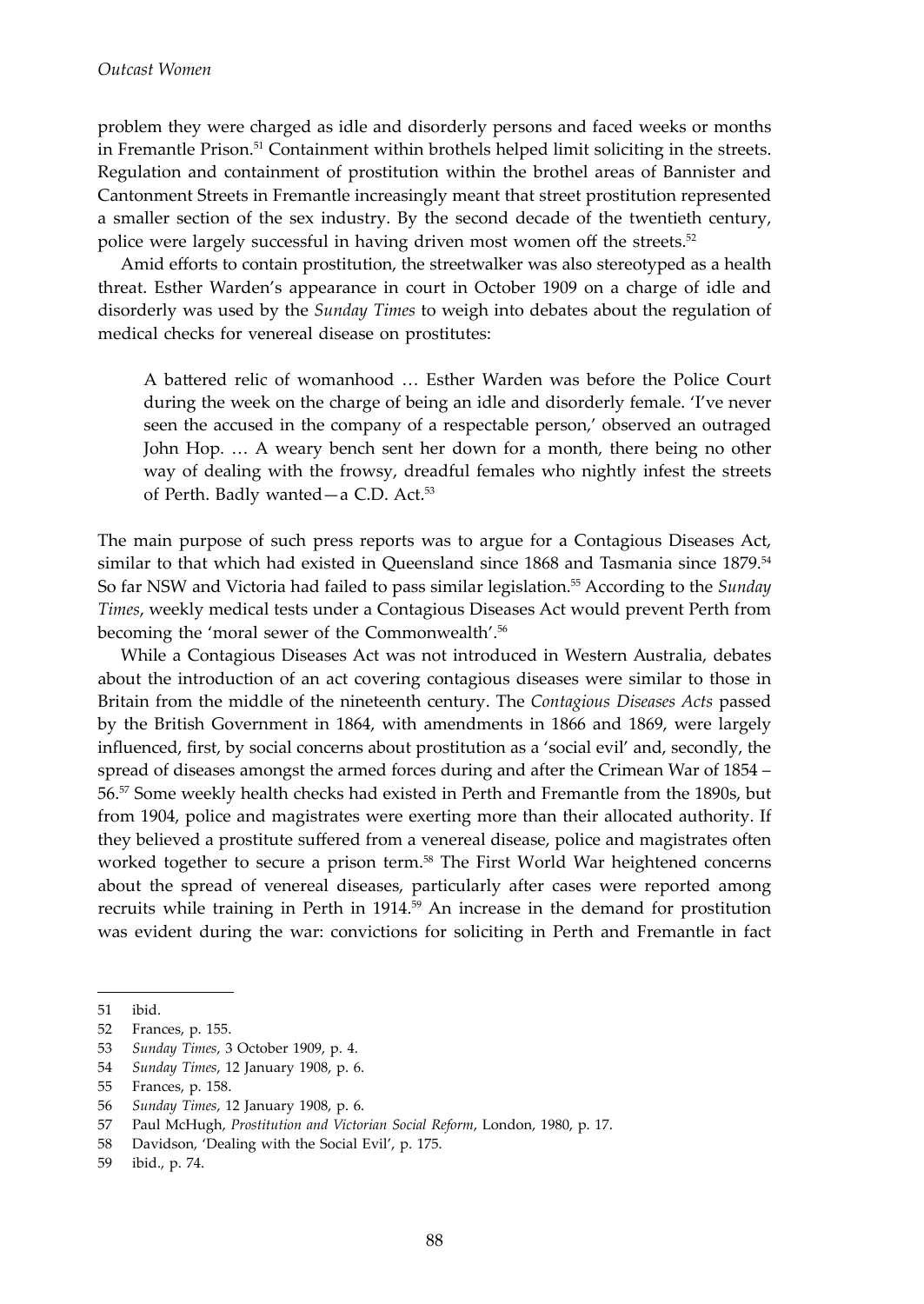doubled from 1914 to 1915 alone.<sup>60</sup> However, as Sharyn Anleu argues, 'sex workers have a particular interest in remaining healthy, as their occupation entails no compensation for ill health'.<sup>61</sup> Nonetheless, the CD Acts, proposals for them and vagrancy laws across Australia had the combined effect of outcasting sex workers and labelling them as a threat to society.<sup>62</sup>

Application of the *Police Act* to the control and regulation of prostitution, namely female involvement, combined with police evidence and press denunciation of the street prostitute, stereotyped the idle woman on the streets as a threat to society after having 'fallen' from a respectable female identity. Street prostitutes experienced institutional sexism through the courts, police and press and restrictive legislation in a way that made female offenders more visible as women who did not conform to social mores. Imperial considerations also underpinned the control of sexuality in Fremantle. One dominant feature of British discourse and policy across the empire was 'male control over wayward female sexuality'.<sup>63</sup>

Prostitution was experienced differently across the community, however. Despite their different social and economic roles, working-class women were still expected to uphold a social ideal of 'the reputable working class and the deserving poor'.64 The feminine ideal, applied directly to monitoring working-class lives, accorded little attention to the realities of working-class identities where femininity was re-fashioned to suit the needs of local communities. As Raelene Frances demonstrates, there persisted in Australia from the late eighteenth century acceptance in working-class communities of female sexual identities, prostitution, drinking and general rowdiness. Prostitutes in the first decades of the twentieth century generally lived and worked in their local communities and were not necessarily outcast as they were by middle and upper-class opinion. However, respectability still influenced working-class lives. Acceptance of prostitution was based on a distinction between respectable, semi-respectable and common prostitutes. A woman gained greater acceptance in the local community when she was not loud or obscene in public and if she worked inconspicuously. The 'appearance of respectability' was crucial to a prostitute's acceptance in the community<sup>65</sup> Lilly Doyle was labelled a common prostitute by police in Fremantle and vilified in the press in the first decades of the twentieth century. However, Bill Marks, who grew up in South Fremantle at the same time, remembered a drunken Doyle walking the tramlines late at night and singing. For Marks, she was one of the local characters with a feminine identity that was not entirely at odds with expectations of the local community.<sup>66</sup>

<sup>60</sup> ibid., 176-7.

<sup>61</sup> Sharyn L. Roach Anleu, *Deviance, Conformity and Control*, Frenchs Forest, 2006, p. 197.

<sup>62</sup> Frances, p. 160.

<sup>63</sup> Levine, p. 154.

<sup>64</sup> Vicinus, 'Introduction', pp. x, xiii.

<sup>65</sup> Frances, pp. 29, 169, 244-7.

<sup>66</sup> Bill Marks, *The Fall of the Dice*, Fremantle, n.d, pp. 8-10.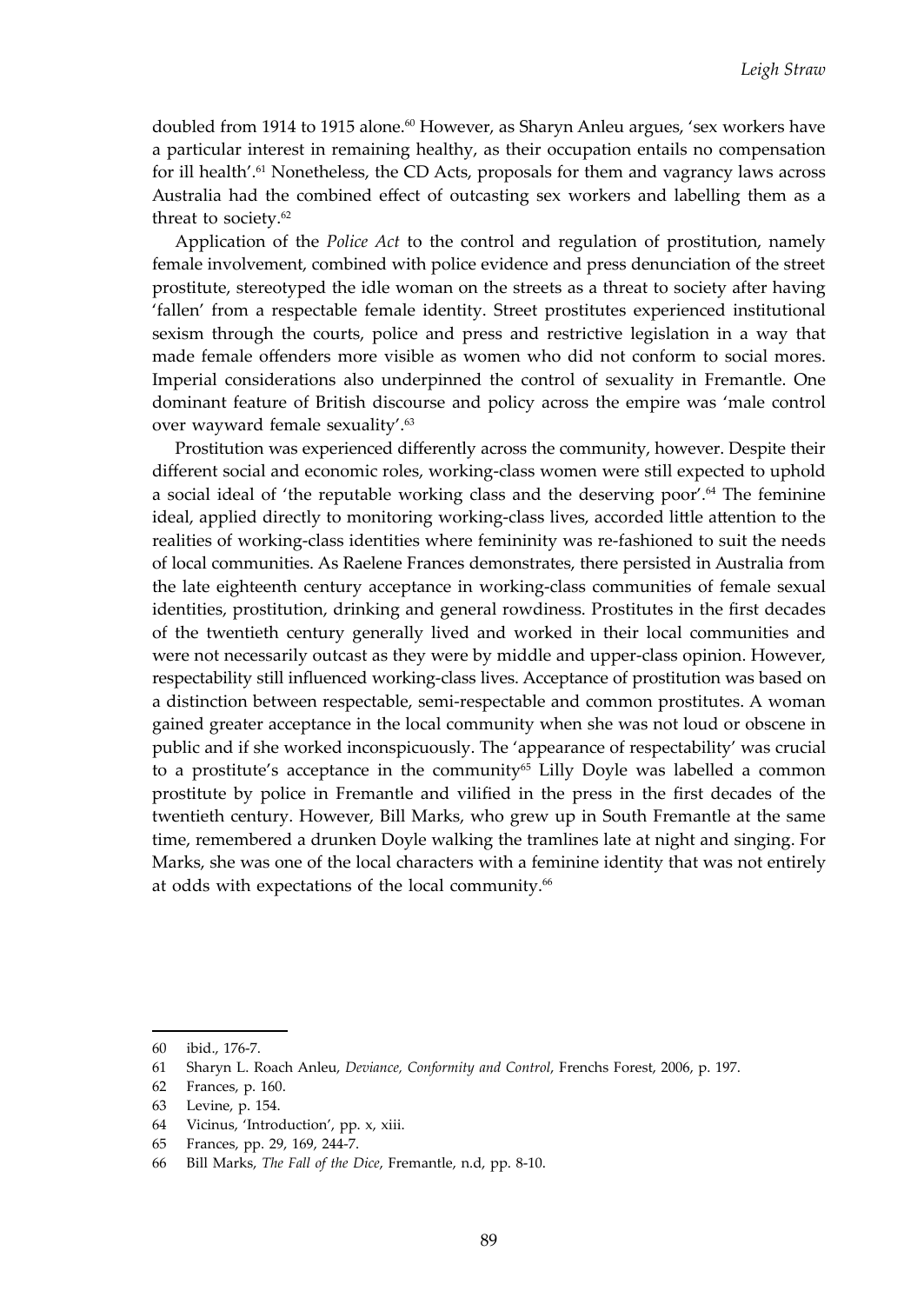#### *Bad women speaking*

The Victorian feminine ideal, championed within the British world, and the dichotomy of the good and bad woman, has been challenged in recent feminist scholarship in recognition of the ways in which women negotiated feminine constructs.<sup>67</sup> Jill Matthews' work on female identities in the years after the First World War highlights the ways in which women negotiated their own subjectivity. Using dancing and entertainment as examples, Mathews argues that the line between good and bad women shifted as women used pleasure as a means to engage with modernity.<sup>68</sup> Melissa Bellanta's work on female larrikins in Brisbane, Sydney and Melbourne from the late nineteenth century shows how young women 'rejected demure femininity' by involvement in gangs, prostitution, and popular entertainment. $69$  Some young women told the authorities in reformatories they had 'no desire to be respectable'.<sup>70</sup> Early twentieth-century Australian feminists also argued for greater recognition of women's 'sexual embodiment'.71 Such research suggests that the dichotomy of the good and bad woman was not utilised by feminists as much as was the campaign for equal moral standards and 'the right of women to control their bodies'.72

Impoverished, marginalised criminal women living on the streets of Fremantle were directly impacted by sexism, defined as negative evaluations based on their gender.<sup>73</sup> Feminist arguments that all women have a sense of their own femininity but it is socially constructed against 'what it is to be a good woman, and what it is to fail', $74$  is most relevant to female criminal lives. By virtue of their actions in public, mainly engaging in illegal activities, female offenders deviated from the feminine ideal. Women appearing before the Police Courts in Fremantle were publicly singled out for any social and gender transgressions by way of magisterial, police and public evidence presented to the court. Judith Allen also argues that female criminality is interpreted as 'a form of deviation from natural or normal womanhood'.75

Female appearances in court on charges of drunkenness and idle and disorderly conduct gained more attention in the press at a time when the state was already trying to address what it saw as a growing problem of habitual drunkenness and low morals within the population. The *Police Act* of 1892 (amended in 1902) was introduced to directly tackle the anti-social offences of drunkenness, idle and disorderly and vagrancy.

<sup>67</sup> Alana Piper, '"A growing vice": The *Truth* about Brisbane girls and drunkenness in the early twentieth century', *Journal of Australian Studies*, vol. 34, no. 4, 2010, pp. 485-497; Clare Wright, *Beyond the Ladies' Lounge: Australia's Female Publicans*, Melbourne University Press, Melbourne, 2003.

<sup>68</sup> Jill Julius Matthews, 'Dancing modernity', in Barbara Caine and Rosemary Pringle (eds) *Transitions: New Australian feminisms*, St Leonards, 1995, pp. 74-87.

<sup>69</sup> Melissa Bellanta, *Larrikins: A History*, St Lucia, 2012, chapter 2; Melissa Bellanta, 'The larrikin girl', *Journal of Australian Studies*, vol. 34, no. 4, 2010, pp. 499-512.

<sup>70</sup> Bellanta, *Larrikins*, p. 47.

<sup>71</sup> Lake, p. 93.

<sup>72</sup> ibid., pp. 93-4.

<sup>73</sup> Janet K. Swim and Lauri L. Hyers, 'Sexism', in Todd D. Nelson (ed.) *Handbook of Prejudice, Stereotyping and Discrimination*, New York, 2009, p. 407.

<sup>74</sup> Matthews, p.88.

<sup>75</sup> Judith A. Allen, *Sex and Secrets: Crimes involving Australian Women since 1880*, Oxford and New York, 1990, p. 11.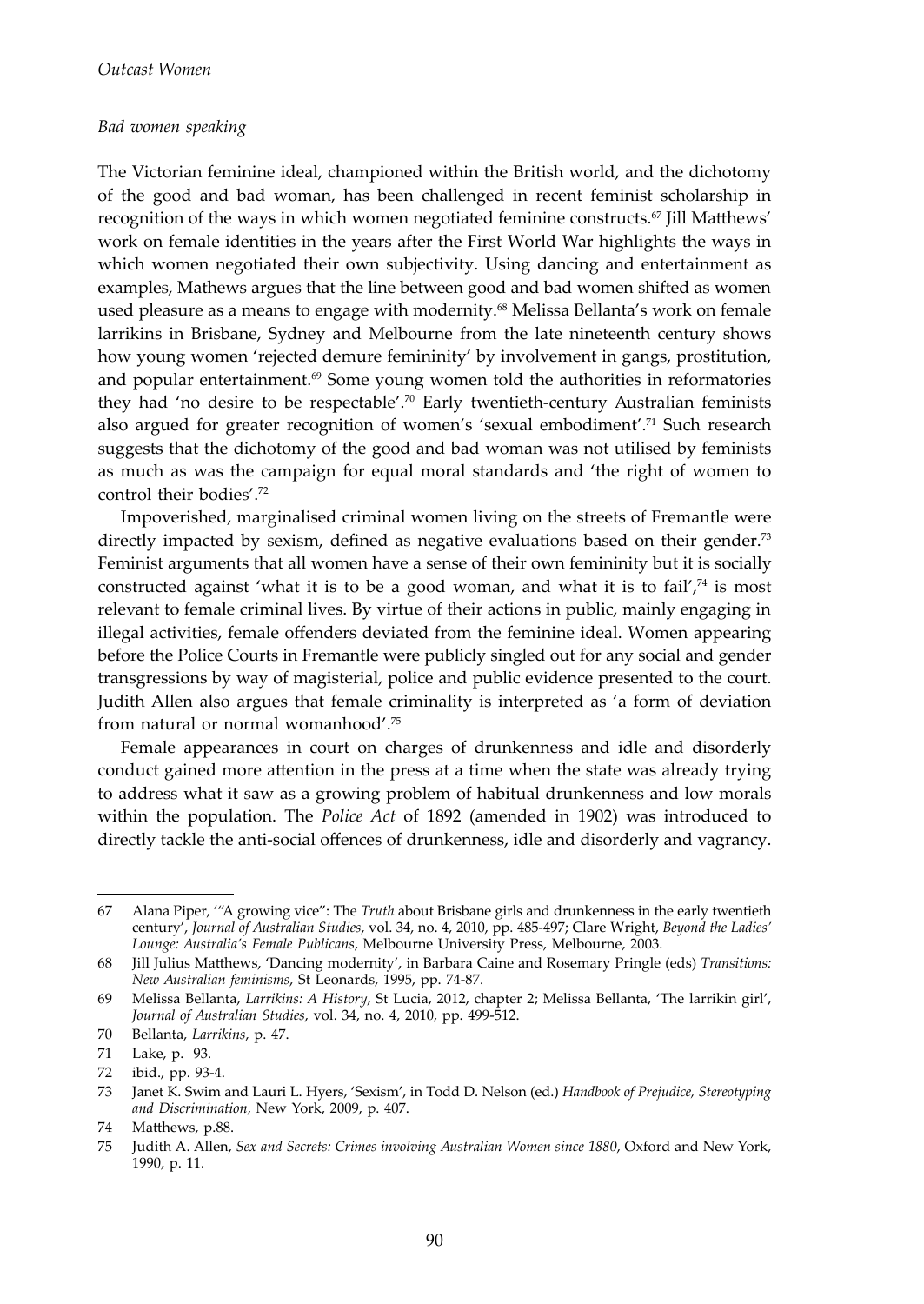Police were also able to use their powers under the *Police Act* to shift idle persons off the streets and out of public view.

The extent to which female offenders negotiated constructions of sexuality was limited. With minimal or no familial or financial support, and caught in a cycle of offending and incarceration, underclass criminal women were confined to a life more or less decided by legislation, the courts, police and press. Women were expected to adhere to an ideal of the passive, moralistic, chaste and family-oriented female. Institutionalised sexism stereotyped them as bad women. As similar feminist research in Canada shows, court authority was upheld over the female accused through magistrates consulting with police and women rarely being represented by counsel. Forced to reveal private aspects of their lives in public, female offences were then interpreted by magistrates, based largely on police evidence, and then interpreted again for the public in newspaper reports.<sup>76</sup> However, subtle negotiations were possible within the courtroom too. Female testimonies and comments directed at the magistrate or police officers in the courtroom demonstrate the ways in which criminalised women engaged with the stereotype of the bad woman and negotiated the politics of respectability.

Much of what we know about female offences against good order in Western Australia in the early twentieth century comes from newspaper reports. Court evidence books, for example, only cover the years from 1915 onwards, whereas press reports are available from 1900. Such reports usually included statements from the bench and evidence from police, witnesses and sometimes the accused. Yet the press also offers wider insight into police and court business, shaped as they are by the values of editors and journalists. Yvonne Jewkes argues the self-evident: that journalists 'will select, produce and present news according to a range of professional criteria that are used as benchmarks to determine a story's "newsworthiness"'.<sup>77</sup> Then and since, newspapers use sensationalist headlines to accompany 'stories about crime designed to shock, frighten, titillate and entertain'.78

Regular court reports were published in the leading newspapers of Perth and Fremantle—the *West Australian*, *Sunday Times, Daily News* and *Truth*—and can be mined for information on female criminality. The sensationalism of the stories in *Truth*, in particular*—*a scandal sheet of its times—is obvious, but is nevertheless useful in gauging the behaviour people thought was most outrageous in these years. All four papers were consistent in their objectification of female criminals as bad women and rarely employed humour in dealing with their offences against good order. As crime historian Michael Sturma has argued, newspapers are complicit in detailing and also shaping community perceptions of crime.79 Women who committed offences against good order were marginalised through regular crime reports.<sup>80</sup>

Newspapers framed stories about female offenders in particular ways to educate and entertain readers. However, newspaper reporting can also contribute to the humanising of female offenders. While most court reports used magisterial and police evidence to

<sup>76</sup> Joan Sangster, *Through Feminist Eyes: Essays on Canadian Women's History*, Edmonton, 2011, p. 184.

<sup>77</sup> Yvonne Jewkes, Crime and Media, Los Angeles and London, 2011, p. 37.

<sup>78</sup> ibid., p. 3.

<sup>79</sup> Michael Sturma, *Vice in a Vicious society: Crime and convicts in mid-nineteenth century New South Wales*, St Lucia, c.1983, p. 4.

<sup>80</sup> Julie Kimber, '"A nuisance to the community": Policing the vagrant woman', *Journal of Australian Studies*, vol. 34, no. 3, 2010, p. 281.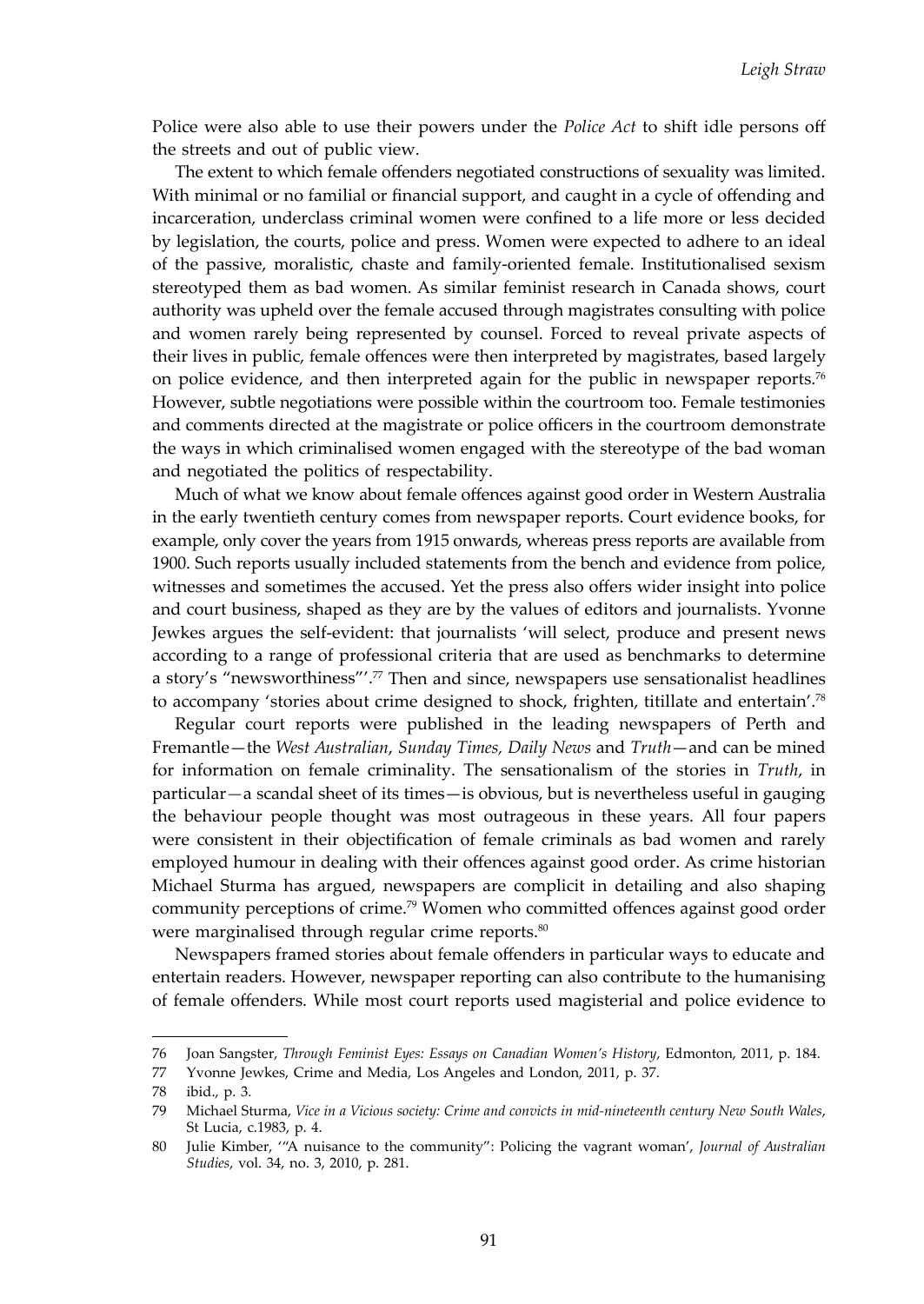establish the details of the crime(s) committed, some reports included testimony from the accused. In these snippets of information—compared for their accuracy with the Court Evidence Books where possible—we can hear the voices of the women appearing in court. Charged with vagrancy in August 1908, Mabel Gilday told the magistrate: 'It is only two years ago since I was a good woman'.<sup>81</sup> Mary Ann Martin also conferred a bad female identity on herself. Appearing in Fremantle Police Court in March 1911, Martin told the magistrate:

Your Worship, I am so bad now. Yesterday morning I was making for the hospital, and I was too late. I went down the street and met some of my friends, and I don't remember any more. I am bad.<sup>82</sup>

Yet two-thirds of women in the early twentieth century, where their own responses were recorded, also challenged the institutional sexism in Western Australia or disputed the negative police characterisation of their activities. Susan Long contested police characterisations of her as a drunk in August 1907. Long claimed she was not in the least bit inebriated, saying it took 'two bottles of whisky, a dozen bottles of lager, and a drop of vermouth, to get her "going"'.<sup>83</sup> Mary Sweetman, a well-known offender from Beaconsfield, appeared on a charge of using obscene language in August 1910 and blamed both the police and her husband:

Accused: Yes—Them records have got me seven years in gaol. As soon as I get out the police get me agin, an' I get no chance. It's all me 'usband's doin'; 'e won't keep me children; it breaks me 'eart, and I takes to a drop of drink, yer Washup! I gets a job, then the police go an' tell me' missus that I've been in gaol an' I'm done agin!84

Some responses show open resistance in the courtroom. One woman in the Perth Police Court in April 1920 contested Policewoman Dugdale's evidence against her, shouting that she was 'as good a bloody woman as any bloody woman around here'.<sup>85</sup> When Riley was sentenced to six months in gaol for vagrancy in October 1903, she replied, 'Thank you, your Worship. May you be stiff dead when I come out.'86 While being escorted out of court after being sentenced for drunk and disorderly, Doyle yelled at the magistrate: 'You dirty old bastard, I should have known not to plead with a bludger with a bloody head like yours'.<sup>87</sup>

<sup>81</sup> *West Australian*, 18 August 1908, p. 6.

<sup>82</sup> *Daily News*, 3 March 1911, p. 3.

<sup>83</sup> *West Australian*, 6 August 1907, p. 7.

<sup>84</sup> *Daily News*, 31 August 1910, p. 6.

<sup>85</sup> Davidson, 'Prostitution in Perth and Fremantle', p. 176.

<sup>86</sup> *West Australian*, 22 October 1903, p. 6.

<sup>87</sup> Marks, p. 9.